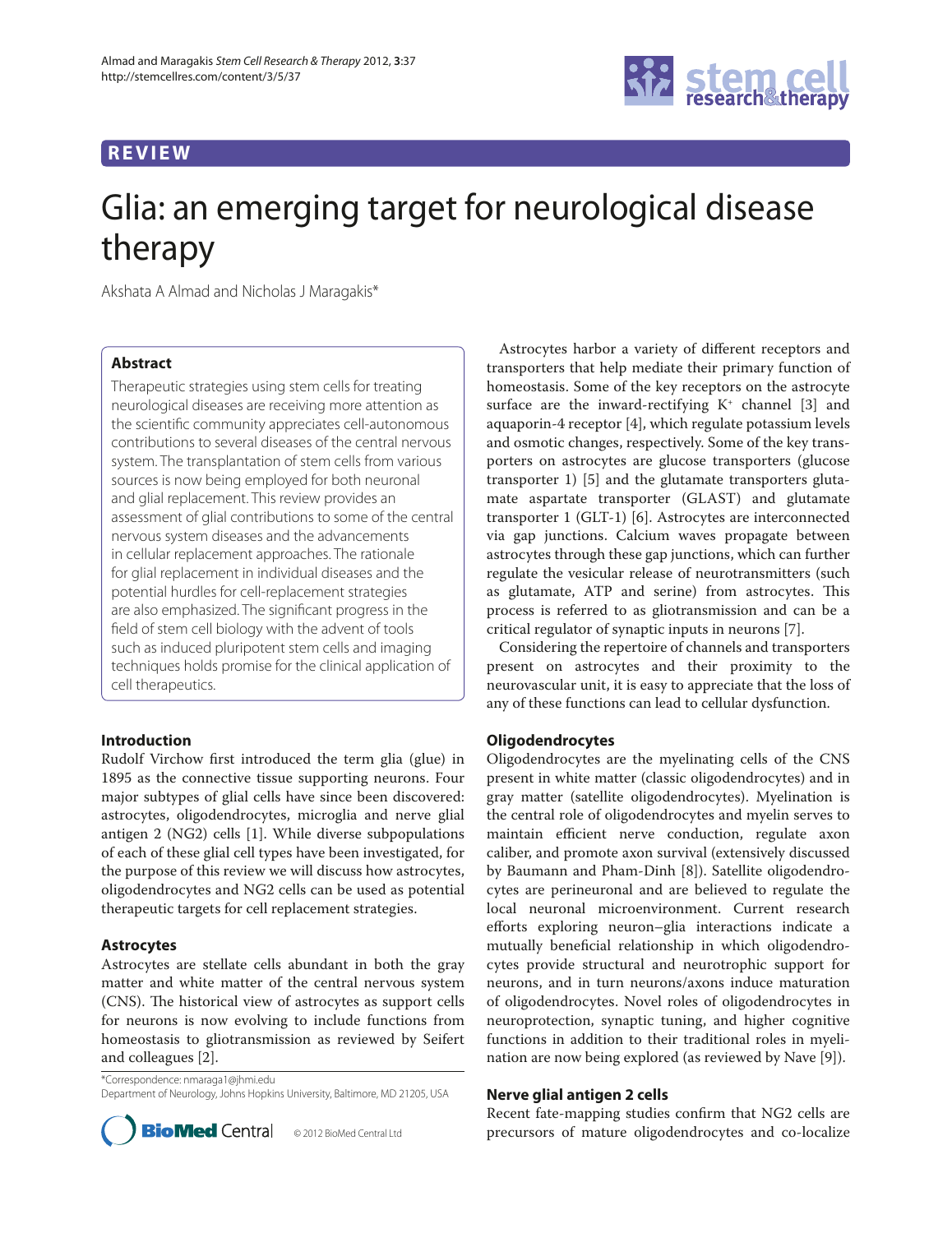with the oligodendrocyte precursor cell (OPC) marker platelet-derived growth factor-α receptor [10-12]. However, the NG2 proteoglycan is also expressed on other cell types including macrophages and vascular mural pericytes [13]. NG2 cells constitute the highest proportion of dividing cells in the normal adult CNS [14] and in diseases including spinal cord injury [15] and amyotrophic lateral sclerosis (ALS) [10], among others. Besides its function as a progenitor cell, NG2 cells express ion channels and conduct electrical currents  $[1,16,17]$ . The ability of NG2 cells to self-propagate and then differentiate into oligodendrocytes makes them a potentially appealing cellular therapy for demyelinating diseases.

#### **New perspective: glial therapy**

Recent advances in the field of neuroscience are creating a holistic picture of CNS circuitry involving not just neurons, but also surrounding glial cells. The passive role of glial cells described in the past century is now overlaid with discoveries of crucial glial functions for normal CNS homeostasis [1]. This advance has shifted the focus in neuroscience from a neuron-centric to a glial-inclusive viewpoint [18].

This view allows for cell-replacement strategies to be designed around not just neuronal replacement but also glial cell replacement. For example, therapeutic strategies for spinal cord injury have evolved from attempts to conserve neurons and axons to now additionally safeguarding oligodendrocytes that could remyelinate and help preserve surviving axons. Notable work from Smith and colleagues shows that nerve conduction can be restored through remyelination [19]. Preventing demyelination has thus now become an acceptable therapeutic target. Clinical trials for spinal cord injury [20] involving the transplantation of oligodendrocyte precursor cells exemplifies the fast pace of glial replacement as a therapeutic approach [20,21]. Neuronal replacement may be a daunting task involving transplantation, neuronal survival, integration, and ultimately the formation of the right connections with target cells/ tissues. Glial replacement strategies promote the protection of existing host neuronal populations. This will be the central theme of the review discussing contributions of astrocytes, oligodendrocytes and NG2 cells to neurological diseases.

## **Leukodystrophies**

Leukodystrophies are a group of diseases caused by genetic mutations resulting in abnormalities in myelin production or maintenance. Leukodystrophies can arise from a variety of gene mutations, including genes encoding myelin proteins, enzymes involved in fatty acid metabolism, lysosomal proteins, peroxisomal proteins and other as yet unknown causes [22].

Pelizaues–Merzbacher disease (PMD) is a rare leukodystrophy with a mutation in the proteolipid protein 1 gene, a major component of myelin protein [23]. Animal models with mutations in myelin genes such as shiverer mice (*shi*) have been used to study PMD [24]. *Shi* mice are homozygous recessive for the myelin basic protein gene and die at 20 to 22 weeks due to abnormal oligodendrocyte formation and lack of myelination [25]. Because these animals lack functioning oligodendrocytes, cellular replacement strategies to form new oligodendrocytes are being used as a therapy in PMD models. One source for stem cells is neural stem cells (NSCs), multipotent stem cells arising from the neuroepithelium that can differentiate into neurons, oligodendrocytes and astrocytes. Elegant transplantation studies with mouse NSCs in *shi* mice at birth show promising results for survival and widespread distribution of transplanted cells. Approximately 40% of transplanted NSCs differentiate into mature oligodendrocytes, replacing lost oligodendrocytes and remyelinating brains of *shi* mice [26]. Another study tested oligodendrocyte replacement with transplantation of OPCs, which are committed to differentiate into cells of glial lineage. Transplantation of OPCs derived from adult and fetal human brain generated oligodendrocytes and new myelin successfully [27]. Surprisingly, adult OPCs are better at generating oligodendrocytes and more efficient at myelinating axons while fetal OPCs give rise to a substantial astrocyte population in addition to oligodendrocytes. These successful transplantation studies have progressed to human clinical trials for PMD with a phase I safety and preliminary efficacy trial for intracerebral transplantation of human stem cells [28].

Alexander's disease is a rare disorder with an astrocyte abnormality due to mutations in the gene for the intermediate filament glial fibrillary acidic protein [29]. This abnormality results in demyelination and the formation of Rosenthal fibers - proteinaceous inclusions in astrocytes. Although treatment for Alexander's disease using gene therapy is being tested, cellular replacement therapy has not yet been pursued and might make an excellent alternative approach [30]. Targeting disorders with cell-specific mutations in either oligodendrocytes or astrocytes may thus be approached using diverse therapeutic strategies, including substituting missing metabolic enzymes, over expressing proteins of interest or glial cell transplantation biology.

#### **Demyelinating diseases: multiple sclerosis**

Multiple sclerosis (MS) is a chronic inflammatory disease characterized by infiltration of immune cells in the CNS resulting in demyelinated lesions and denuded axons. A number of animal models have been developed to study MS [31], such as experimental autoimmune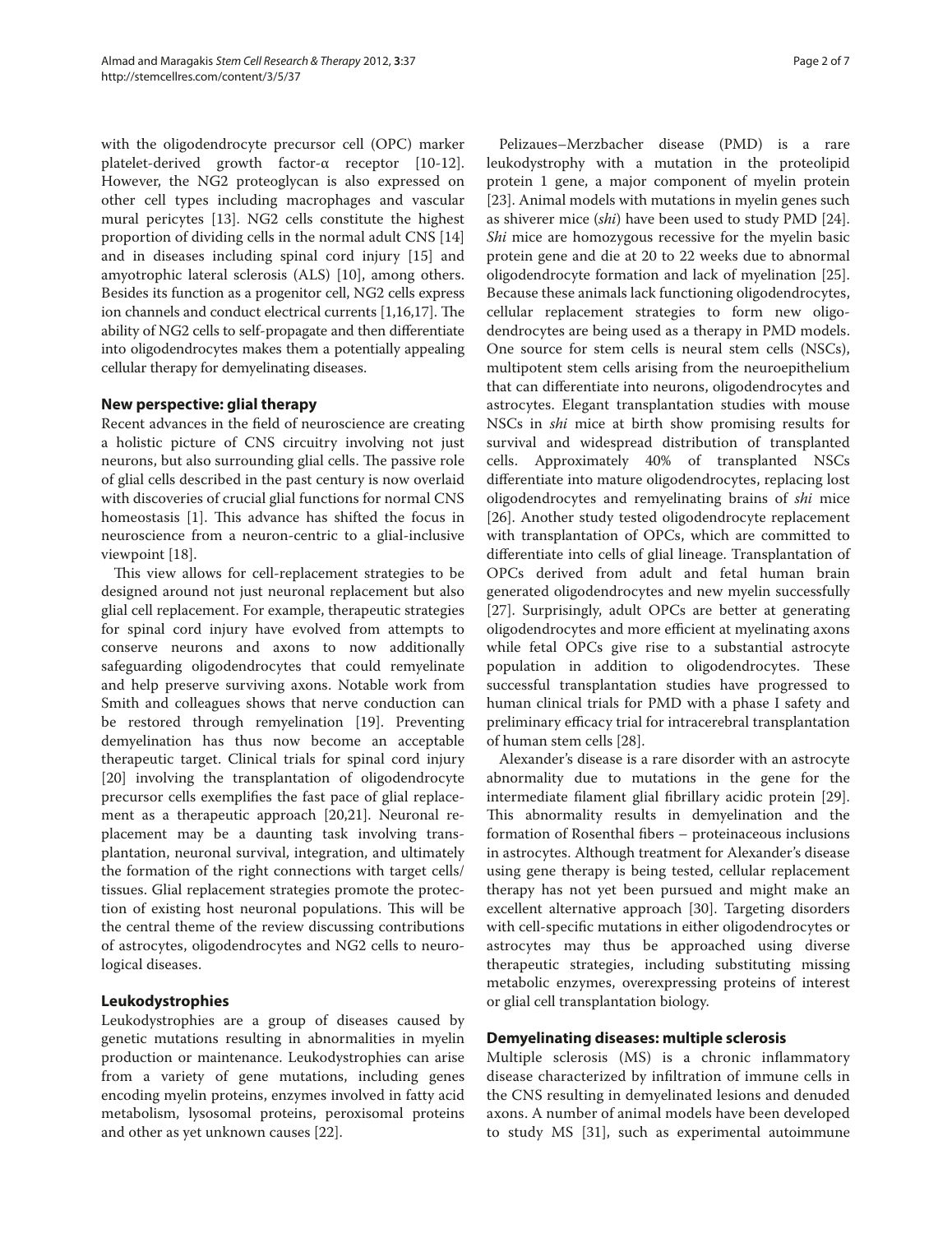encephalomyelitis (EAE) in which a myelin antigen or T cells raised against myelin are used to elicit an immune response that destroys myelin [32]. While EAE is the most common MS model used, Theiler's murine virus and toxin models such as lysolecithin [33] and cuprizone [34] are also used to study demyelination. The loss of myelin in MS affects the integrity of axons, leading to their degeneration and dysfunction. Although the local lesion environment mounts a response to restore myelin via the formation of new myelin sheaths, this process of remyelination is ineffective either due to the extent of demyelination or to recurring demyelination.

The therapeutic goal for demyelination in MS is to enhance formation of new oligodendrocytes and subsequently new myelin. This entails developmental events akin to recruitment of OPCs to sites of demyelination, proliferation of OPCs, and further cues to induce differentiation of OPCs into oligodendrocytes. Several seminal papers reported a plethora of factors needed for every step that eventually forms new myelin sheaths, as reviewed by Franklin as well as Miller [31,35]. MS researchers believe one significant therapeutic hurdle is the recruitment of OPCs to the site of demyelination [31]. The lack of migration cues, extracellular matrix molecules, or accumulation of inhibitory molecules could be some of the factors affecting recruitment of OPCs to demyelinating plaques.

The transplantation of rodent neural precursor/stem cells in an experimental EAE model resulted in successful integration and differentiation of NSCs into oligodendrocytes, remyelination, and functional recovery in animals. This led to similar studies with human fetal NSCs in a nonhuman primate model of MS serving as a steppingstone to preclinical trials [36]. The limited sources for neural precursor cells (NPCs) have directed researchers to embryonic stem cells (ESCs), which are pluripotent selfrenewing cells capable of giving rise to all three germ layers [37]. ESCs can serve as a source for making NSCs in large proportions for transplantation studies. However, as newer methods for the generation of stem cells from other tissues are developed, the use of ESCs will probably become less important as a source of stem cells for therapeutics.

Even though cellular replacement of oligodendrocytes has been tested successfully in animal models, there is a dearth of matching clinical data in MS. One complication could be the immunosuppression regimen for MS patients who already have heightened immune responses. Additionally, even if the transplants survive and integrate around demyelinating areas, a paucity of differentiation factors or increased inhibitors of differentiation may render the transplants of no value. A combinatorial approach of pharmacological, immunological, and cellbased therapy may therefore be the way to pursue clinical trials.

## **Neurodegenerative diseases Alzheimer's disease**

Alzheimer's disease (AD) is a neurodegenerative disease that manifests as progressive memory loss and dementia. One of the pathological hallmarks of AD is the accumulation of extracellular plaques made of β-amyloid (Aβ) proteins leading to toxicity and death of neurons [38]. Evidence from postmortem tissue of AD patients and AD animal models suggests that, in addition to neurons, astrocytes also harbor the Aβ plaques [39]. In fact, it is suggested that apolipoprotein E receptors on the astrocytic surface transport the extracellular Aβ protein, degrade the toxic plaques, and confer neuroprotection [40]. Astrocytes can also exert neuroprotection by inhibiting the toxic production of nitric oxide from microglial cells [41].

However, the inability to degrade continuing accumulation of Aβ makes astrocytes aberrant and neurotoxic. Hyperactive astrocytes begin secreting proinflammatory cytokines including IL-1β and TNFα, which in turn activate microglia and result in neuronal damage [42]. Furthermore, internalization of Aβ proteins compromises the homeostatic functions of astrocytes such as counteracting increased oxidative stress in AD brains and recycling of extracellular glutamate, as reports suggest the loss of the major astrocytic glutamate transporter GLT-1 in brain samples from AD patients [43].

One approach has been to transplant astrocytes that can conduct normal functions and replace aberrant astrocytes. Pihlaja and colleagues tested this hypothesis and transplanted adult and neonatal GFP-expressing astrocytes in the hippocampi of AD mice expressing human Aβ [44]. Transplanted astrocytes were able to internalize the Aβ plaques and clear up to 70% of the plaques via upregulation of proteolytic enzymes [45]. These findings were observed as early as 1 week after transplantation. However, approximately 45% of the transplanted astrocytes were lost at 2 months. This loss was primarily associated with increased microglial activation and phagocytosis after astrocyte transplantation.

Besides astrocytic changes, imaging and histopathological studies reveal demyelination and loss of oligodendrocytes in AD patients and animal models [46]. Oligodendrocytes are fairly new participants in AD pathology, and studies delineating their loss have attributed it to collateral damage from plaque formation, a lack of calcium homeostasis, oxidative stress and the proinflammatory environment in AD. Further studies addressing the potential of oligodendrocyte replacement using oligodendrocyte lineage cells as a therapeutic tool may be a future line of investigation.

#### **Amyotrophic lateral sclerosis**

ALS is a motor neuron disease with progressive muscle atrophy and paralysis due to loss of cortical, hindbrain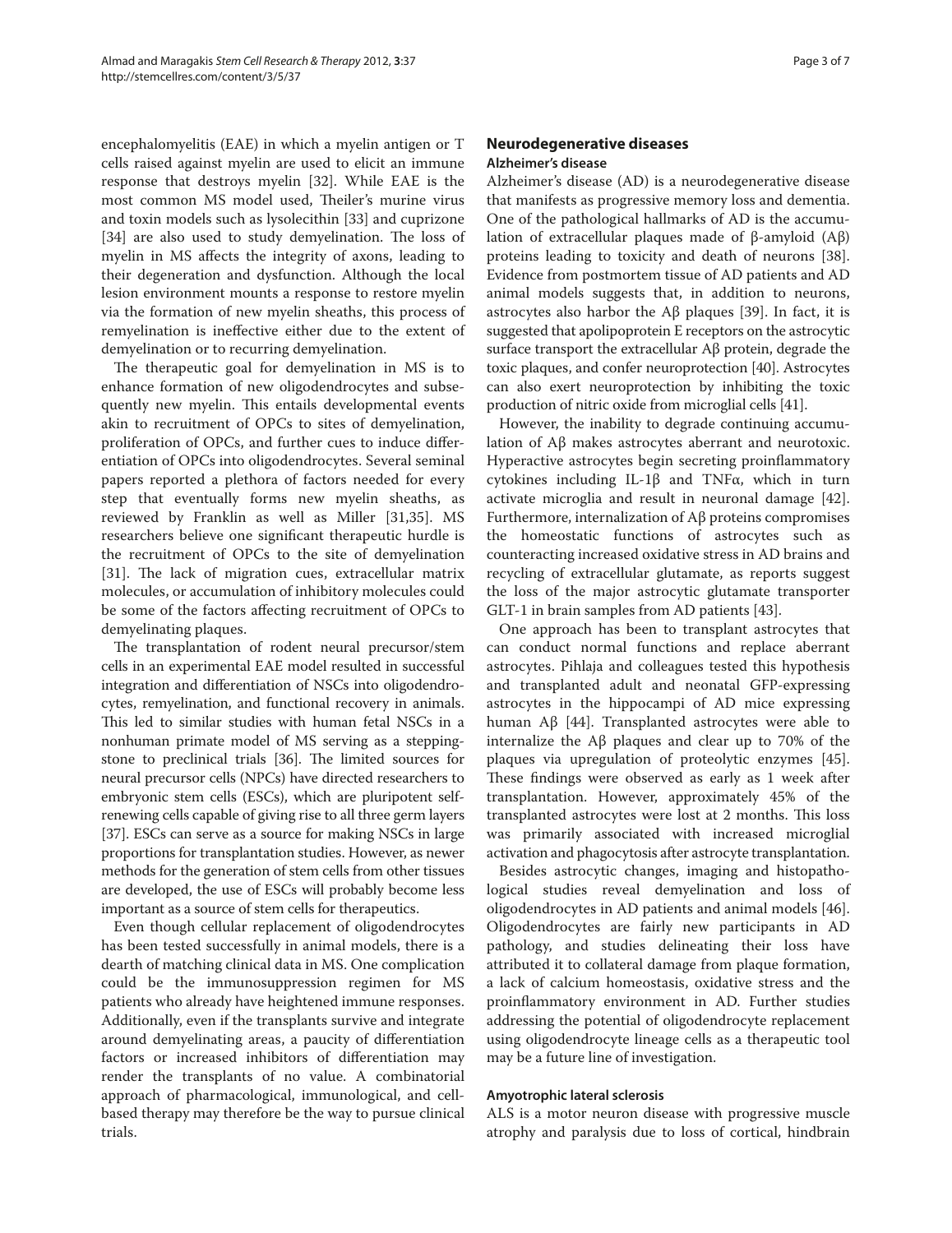and spinal cord motor neurons. Recent advances in the field focus on glial contributions to disease etiology. Transgenic mice (Tg) overexpressing the human mutant superoxide dismutase 1 (SOD1) protein are used frequently as ALS models mimicking the progressive motor weakness characteristic of the disease. Specifically, deleting human SOD1 mutation in astrocytes using the Cre recombinase system demonstrates amelioration of disease in these transgenic mice, suggesting that SOD1 mutations in astrocytes contribute to disease [47,48]. We have shown in a focal transplantation model that astrocytes mediate toxicity with transplantation of human mutant SOD1 glial-restricted precursor (GRP)-derived astrocytes in the cervical spinal cord of healthy wild-type animals, resulting in a striking loss of motor neurons along with functional deficits in the animal [49]. Importantly, in vitro co-culture studies identified that astrocytes derived from postmortem ALS patients caused significant toxicity and demise of wild-type motor neurons compared with astrocytes from control patients [50]. All of the above studies suggest the critical involvement of astrocytes in the ALS pathobiology.

Given these findings, targeting astrocytes may become a potential ALS treatment strategy by modulating astrocyte-specific proteins or by conferring neuroprotection through astrocyte transplantation to replace diseased astrocytes. For the latter, transplantation of rodent GRPs in an ALS rat model showed efficient migration, integration and differentiation of GRPs into mature astrocytes [51]. These transplanted cells increased survival of motor neurons and lifespan in Tg human mutant SOD1 rats. The decreased GLT-1 levels in the spinal cord of the Tg human mutant SOD1 animals were partially restored, thereby imparting neuroprotection. Similarly when human GRPs were transplanted into the spinal cord of Tg human mutant SOD1 mice, the cells survived, integrated and differentiated into astrocytes in the diseased animals [52]. Unlike rodent GRPs, however, human GRP-derived astrocytes did not provide significant neuroprotection. Despite this lack of neuroprotection, this study demonstrated the safety and feasibility of human GRPs in making astrocytes in an *in vivo* environment. Currently, transplantation of human spinal cord-derived neural stem cells is underway in a phase I trial for ALS patients with the goal of sequestering excess glutamate and secreting neuroprotective trophic factors  $-$  possibly through the differentiation of these cells into astrocytes [53].

In addition to astrogliosis, Kang and colleagues recently described a profound increase in the proliferative response of NG2 cells in the Tg human mutant SOD1 mice [10]. Myelin loss in ALS patients has been reported but the role of myelin and oligodendrocyte loss in ALS is not well established. Whether NG2 cell proliferation plays a role in ALS onset or progression is under investigation.

#### **Parkinson's disease**

Parkinson's disease (PD) is a movement disorder characterized by bradykinesia, rest tremors, rigidity of movement, and postural instability due to loss of dopaminergic neurons in the substantia nigra [54]. Histological examination of PD brains reveals the presence of Lewy bodies, which are α-synuclein protein inclusions in neurons. Lewy bodies have also been found in astrocytes and oligodendrocytes in sporadic PD patients [54,55]. This finding has given rise to the noncell autonomous hypothesis of PD pathogenesis, where glial cells in addition to neurons may contribute to disease initiation and spread – similar to hypotheses for AD and ALS. To understand how the presence of  $\alpha$ -synuclein in astrocytes contributes to disease, a recent study engineered a conditional mouse overexpressing α-synuclein in astrocytes [56]. These animals displayed profuse neuronal loss in the substantia nigra and spinal cord along with progressive paralysis and decreased lifespan. These mice had hypertrophic astrocytes dysfunctional in glutamate uptake. The presence of  $\alpha$ -synuclein in astrocytes also elicited microglial activation and neuronal death.

Another theory is that decreased glutathione levels in astrocytes result in their inability to counteract increased oxidative stress in PD brains and makes neurons vulnerable. In a neurotoxin (1-methyl-4-phenyl-1,2,3,6-tetrahydropyridine (MPTP)) model of PD, astrocytic overexpression of Nrf2, a transcription factor encoding antioxidant enzymes, was found to be neuroprotective [57]. Astrocytes also secrete growth factors such as glial cell-derived neurotrophic factor, brain-derived neurotrophic factor and nerve growth factor, among others. Several groups have illustrated neuroprotection and behavioral recovery by the transplantation of rodent astrocytes overexpressing glial cell-derived neurotrophic factor, brain-derived neurotrophic factor and nerve growth factor via viral vectors in a MPTP/6-hydroxydopamine neurotoxin model of PD [58,59]. These studies show a causal link between diseased astrocytes in PD that are incapable of conducting their normal trophic and protective functions, resulting in neuron loss. Seminal work by Svendsen and colleagues showed that when human fetal-derived NPCs were transplanted in a 6-hydroxydopamine model of PD, the graft cells survived and gave rise to fully differentiated astrocytes at 20 weeks post transplantation [60]. However, the growing literature of human fetal ESC and NPC transplantation generating dopaminergic neurons has sidelined glial-specific cellular therapeutics. Since clinical studies with human ESCs/ NPCs have resulted in variable outcomes, efforts are underway to increase the efficiency of dopaminergic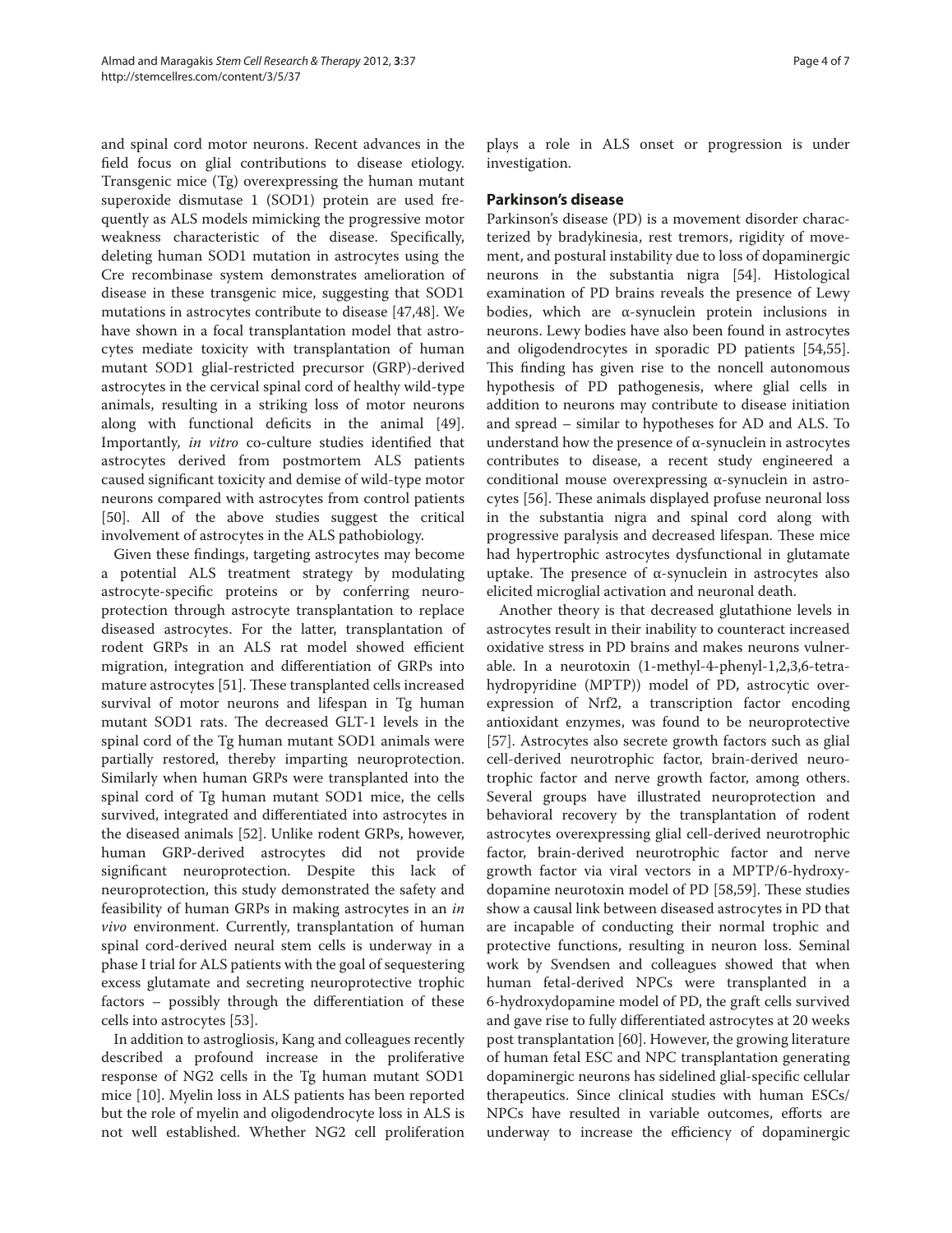neuron generation and produce astrocytes with elevated levels of growth factors to safeguard the endogenous neuronal population.

In continuing efforts to derive astrocytes, researchers have resorted to mesenchymal tissue as a source of glial cells. Bahat-Stroomza and colleagues used human adult bone-marrow-derived stromal cells and differentiated them into astrocyte-like cells *in vitro* [61]. When these cells were transplanted in a Parkinson's MPTP rodent model, animals receiving transplants preserved more dopaminergic neurons and showed improved behavioral outcomes compared with saline controls. While the authors show that stromal-derived astrocyte-like cells secrete neuroprotective growth factors, it will be important to establish whether transplantation of control cells such as fibroblasts would achieve similar outcomes instead of the saline controls used in the study.

Oligodendroglial contributions to PD are not well established. Interestingly, oligodendrocytes co-localize with α-synuclein in PD and multiple system atrophy patient samples. Similarly, oligodendrocyte death was noted acutely in a MPTP model of PD [62] and overexpression of α-synuclein in oligodendrocytes resulted in extensive neurodegeneration in the neocortical and nigrostriatal region [63]. These early studies open an underexplored research area in PD, and continuing efforts will tell whether oligodendrocytes are important contributors to the disease.

#### **Transplantation: risks and benefits**

The clinical applicability of cell therapeutics has yet to realize any standard for the treatment of nervous system disorders. The enthusiasm for the potential of stem cell transplantation has grabbed the attention of the popular press but numerous scientific hurdles are currently being navigated to establish these cell transplantation paradigms as mainstream CNS treatment approaches. The fascinating results from transplantation studies in animal models often lead to expedited clinical trials resulting in unanticipated and confounding outcomes. In transplantation therapy, therefore, decisions about the most appropriate cell type for transplantation, the route of delivery, the dosing, site and timing of transplantation, and safety must be carefully examined and executed.

The type or source of cell being utilized – whether ESC, NSC, GRP/OPC or of non-CNS source such as mesenchymal and bone-marrow-derived stem cells – probably needs to be tailored to the disease target. For example, while fetal OPCs are considered more pliable and migratory in nature compared with adult OPCs, transplantation studies in *shi* mice show efficient oligodendrocyte formation and myelination with adult OPCs  $[64]$ . The use of less differentiated cells such as ESCs or more differentiated cells such as NSCs or GRPs should be

bolstered with evidence from animal studies and further preclinical studies. Clinicians and researchers will need to pursue rigorous measures regarding the safety, dosing and reproducibility of studies with transplanted cells.

One of the most significant clinical concerns is the potential for stem cells to either have ectopic engraftment into regions outside the CNS or the risk of uninhibited cell division and subsequent tumor formation. Promising methodologies for tracking transplanted cells using noninvasive imaging techniques (magnetic resonance imaging, positron emission tomography and bioluminescence) could potentially help to monitor the migration patterns of transplanted cells [65,66].

The fate of the transplanted cells may also be affected by the surrounding milieu. For example, autopsy results from a PD patient transplanted with human NSCs show Lewy body accumulation in transplanted cells in addition to host cells [67].

One major issue in transplantation studies has been the possibility of immune rejection of nonautologous transplant sources. A potential alternative to this dilemma is the use of induced pluripotent stem cells (iPSCs) – adult somatic cells reprogrammed to revert to a pluripotent state [68]. iPSCs could overcome concerns of immune rejection as well as reduce the ethical issues concerning use of human embryonic cells. That said, future studies will determine whether patient-derived iPSCs will retain the genetic profile of their endogenous diseased cells, necessitating *ex vivo* genetic correction before reintroducing the cells. iPSC technology also empowers scientists to directly study properties of patient-derived cells and serves as a model system for drug development strategies. However, the details of iPSC characterization and utilization in cellular therapeutics are beyond the scope of this review.

#### **Conclusion and future directions**

Cellular replacement therapy is a milestone in the field of neuroscience with a promising future in replacing lost cells and also creating an environment conducive to neuronal survival through release of trophic factors and immunomodulatory molecules. Since the discovery of iPSCs [69], progress has been made in generating human iPSC lines from a number of CNS disorders. A recent study discusses transplantation of iPSC-derived NPCs from a PD patient in a primate model taking iPSC research to preclinical stages [70]. Krencik and colleagues reported a pioneering method of deriving astrocytes from iPSCs, which, along with astrocyte lineage markers, displayed functional properties of glutamate uptake, synaptogenesis and propagation of calcium waves [71]. This protocol can now be utilized for deriving glial cells from diseased iPSC lines, paving a path for future glial therapies. In addition to the diseases mentioned here,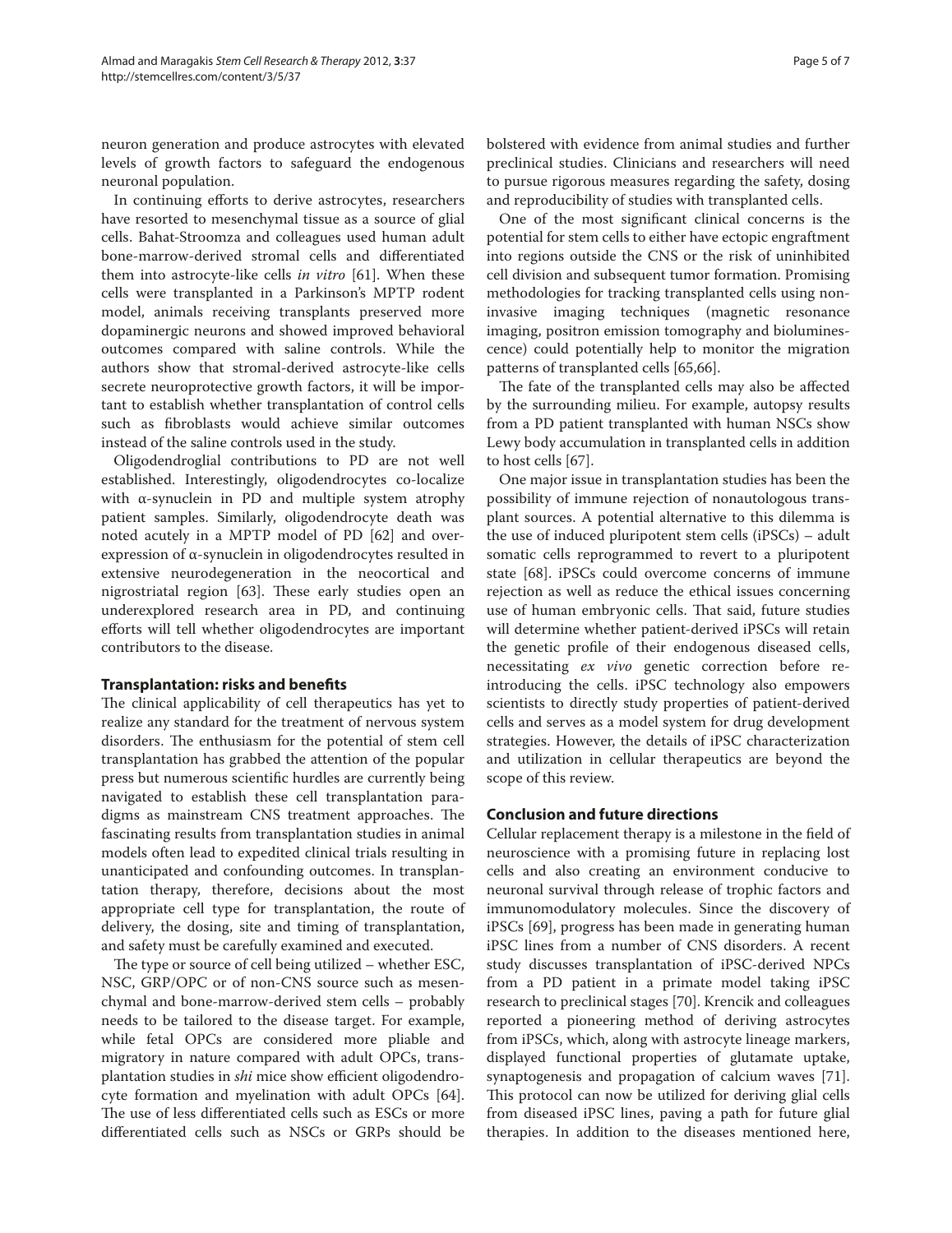glial contributions in several other neurological diseases such as stroke, ischemia, spinal cord injury, schizophrenia, depression, autism, and others are being explored. The ongoing efforts in recognizing glial contributions to diseases and the efforts to replace/replenish them make glial cells a potentially valuable therapeutic target for cell replacement strategies.

This article is part of a thematic series on Clinical applications of stem cells edited by Mahendra Rao. Other articles in the series can be found online at http://stemcellres.com/series/clinical

#### **Abbreviations**

Aβ, β-amyloid; AD, Alzheimer's disease; ALS, amyotrophic lateral sclerosis; CNS, central nervous system; EAE, experimental autoimmune encephalomyelitis; ESC, embryonic stem cell; GFP, green fluorescent protein; GRP, glial-restricted precursor cell; GLT-1, glutamate transporter 1; IL, interleukin; iPSC, induced pluripotent stem cell; MPTP, 1-methyl-4-phenyl-1,2,3,6-tetrahydropyridine; MS, multiple sclerosis; NG2, nerve glial antigen 2; Nrf2, nuclear factor (erythroid-derived 2)-like 2; NPC, neural precursor cell; NSC, neural stem cell; OPC, oligodendrocyte precursor cell; PD, Parkinson's disease; PMD, Pelizaues– Merzbacher disease; shi, shiverer mice; SOD1, superoxide dismutase 1; Tg, transgenic mice; TNF, tumor necrosis factor.

#### **Competing interests**

NJM is an unpaid scientific advisor to Q Therapeutics, Inc. AAA declares that he has no competing interests.

#### Published: 28 September 2012

#### **References**

- Verkhratsky AN, Butt A: Glial Neurobiology: A Textbook. Chichester, UK: John Wiley & Sons; 2007:xiv.
- Seifert G, Schilling K, Steinhauser C: Astrocyte dysfunction in neurological disorders: a molecular perspective. Nat Rev Neurosci 2006, 7:194-206.
- 3. Higashi K, Fujita A, Inanobe A, Tanemoto M, Doi K, Kubo T, Kurachi Y: An inwardly rectifying K(+) channel, Kir4.1, expressed in astrocytes surrounds synapses and blood vessels in brain. Am J Physiol Cell Physiol 2001, 281:C922-C931.
- Nielsen S, Nagelhus EA, Amiry-Moghaddam M, Bourque C, Agre P, Ottersen OP: Specialized membrane domains for water transport in glial cells: highresolution immunogold cytochemistry of aquaporin-4 in rat brain. J Neurosci 1997, 17:171-180.
- 5. Morgello S, Uson RR, Schwartz EJ, Haber RS: The human blood-brain barrier glucose transporter (GLUT1) is a glucose transporter of gray matter astrocytes. Glia 1995, 14:43-54.
- Rothstein JD, Martin L, Levey AI, Dykes-Hoberg M, Jin L, Wu D, Nash N, Kuncl RW: Localization of neuronal and glial glutamate transporters. Neuron 1994, 13:713-725.
- 7. Parpura V, Heneka MT, Montana V, Oliet SH, Schousboe A, Haydon PG, Stout RF Jr, Spray DC, Reichenbach A, Pannicke T, Pekny M, Pekna M, Zorec R, Verkhratsky A: Glial cells in (patho)physiology. J Neurochem 2012, 121:4-27.
- 8. Baumann N, Pham-Dinh D: Biology of oligodendrocyte and myelin in the mammalian central nervous system. Physiol Rev 2001, 81:871-927.
- 9. Nave KA: Myelination and the trophic support of long axons. Nat Rev Neurosci 2010, 11:275-283.
- 10. Kang SH, Fukaya M, Yang JK, Rothstein JD, Bergles DE: NG2<sup>+</sup> CNS glial progenitors remain committed to the oligodendrocyte lineage in postnatal life and following neurodegeneration. Neuron 2010, 68:668-681.
- 11. Rivers LE, Young KM, Rizzi M, Jamen F, Psachoulia K, Wade A, Kessaris N, Richardson WD: PDGFRA/NG2 glia generate myelinating oligodendrocytes and piriform projection neurons in adult mice. NatNeurosci 2008, 11:1392-1401.
- 12. Zhu X, Bergles DE, Nishiyama A: NG2 cells generate both oligodendrocytes and gray matter astrocytes. Development 2008, 135:145-157.
- 13. Nishiyama A: Polydendrocytes: NG2 cells with many roles in development and repair of the CNS. Neuroscientist 2007, 13:62-76.
- 14. Horner PJ, Power AF, Kempermann G, Kuhn HG, Palmer TD, Winkler J, Thal LJ, Gage FH: Proliferation and differentiation of progenitor cells throughout the intact adult rat spinal cord. J Neurosci 2000, 20:2218-2228.
- 15. McTigue DM, Wei P, Stokes BT: Proliferation of NG2-positive cells and altered oligodendrocyte numbers in the contused rat spinal cord. J Neurosci 2001, 21:3392-3400.
- 16. Chittajallu R, Aguirre A, Gallo V: NG2-positive cells in the mouse white and grey matter display distinct physiological properties. J Physiol 2004, 561:109-122.
- 17. Karadottir R, Hamilton NB, Bakiri Y, Attwell D: Spiking and nonspiking classes of oligodendrocyte precursor glia in CNS white matter. Nat Neurosci 2008, 11:450-456.
- 18. Barres BA: The mystery and magic of glia: a perspective on their roles in health and disease. Neuron 2008, 60:430-440.
- 19. Smith EJ, Blakemore WF, McDonald WI: Central remyelination restores secure conduction. Nature 1979, 280:395-396.
- 20. Safety Study of GRNOPC1 in Spinal Cord Injury [http://clinicaltrials.gov/ct2/ show/NCT01217008?term=geron&recr=Open&rank=5]
- 21. Davies SJ, Shih CH, Noble M, Mayer-Proschel M, Davies JE, Proschel C: Transplantation of specific human astrocytes promotes functional recovery after spinal cord injury. PLoS One 2011, 6:e17328.
- 22. Goldman SA, Schanz S, Windrem MS: Stem cell-based strategies for treating pediatric disorders of myelin. Hum Mol Genet 2008, 17:R76-R83.
- 23. Saugier-Veber P, Munnich A, Bonneau D, Rozet JM, Le Merrer M, Gil R, Boespflug-Tanguy O: X-linked spastic paraplegia and Pelizaeus-Merzbacher disease are allelic disorders at the proteolipid protein locus. Nat Genet 1994, 6:257-262.
- 24. Kondo Y, Duncan ID: Transplantation of oligodendrocyte progenitor cells in animal models of leukodystrophies. Methods Mol Biol 2009, 549:175-185.
- 25. Chernoff GF: Shiverer: an autosomal recessive mutant mouse with myelin deficiency. J Hered 1981, 72:128.
- 26. Yandava BD, Billinghurst LL, Snyder EY: 'Global' cell replacement is feasible via neural stem cell transplantation: evidence from the dysmyelinated shiverer mouse brain. Proc Natl Acad Sci U S A 1999, 96:7029-7034.
- 27. Windrem MS, Nunes MC, Rashbaum WK, Schwartz TH, Goodman RA, McKhann G, Roy NS, Goldman SA: Fetal and adult human oligodendrocyte progenitor cell isolates myelinate the congenitally dysmyelinated brain. Nat Med 2004, 10:93-97.
- 28. Safety Study of Human CNS Stem Cells Transplantation in Patients with Pelizaeus–Merzbacher Disease [http://clinicaltrials.gov/ct2/show/ NCT01005004?term=pmd&rank=1]
- 29. Brenner M, Johnson AB, Boespflug-Tanguy O, Rodriguez D, Goldman JE, Messing A: Mutations in GFAP, encoding glial fibrillary acidic protein, are associated with Alexander disease. Nat Genet 2001, 27:117-120.
- 30. Kemp K, Mallam E, Scolding N, Wilkins A: Stem cells in genetic myelin disorders. Regen Med 2010, 5:425-439.
- 31. Franklin RJ: Why does remyelination fail in multiple sclerosis? Nat Rev Neurosci 2002, 3:705-714.
- 32. Johns TG, Kerlero de Rosbo N, Menon KK, Abo S, Gonzales MF, Bernard CC: Myelin oligodendrocyte glycoprotein induces a demyelinating encephalomyelitis resembling multiple sclerosis. J Immunol 1995, 154:5536-5541.
- 33. Kotter MR, Zhao C, van Rooijen N, Franklin RJ: Macrophage-depletion induced impairment of experimental CNS remyelination is associated with a reduced oligodendrocyte progenitor cell response and altered growth factor expression. Neurobiol Dis 2005, 18:166-175.
- 34. Shen S, Sandoval J, Swiss VA, Li J, Dupree J, Franklin RJ, Casaccia-Bonnefil P: Age-dependent epigenetic control of differentiation inhibitors is critical for remyelination efficiency. Nat Neurosci 2008, 11:1024-1034
- 35. Miller RH: Oligodendrocyte origins. Trends Neurosci 1996, 19:92-96.
- 36. Pluchino S, Gritti A, Blezer E, Amadio S, Brambilla E, Borsellino G, Cossetti C, Del Carro U, Comi G, 't Hart B, Vescovi A, Martino G: Human neural stem cells ameliorate autoimmune encephalomyelitis in non-human primates. Ann Neurol 2009, 66:343-354.
- 37. Svendsen CN, Smith AG: New prospects for human stem-cell therapy in the nervous system. Trends Neurosci 1999, 22:357-364.
- 38. Austin J, Trueb L, Hutchison J, Rinehart R, Miles B: Isolation and preliminary characterization of Alzheimer plaques from pre-senile and senile dementia. J Neuropathol Exp Neurol 1971, 30:146.
- 39. Nagele RG, D'Andrea MR, Lee H, Venkataraman V, Wang HY: Astrocytes accumulate A beta 42 and give rise to astrocytic amyloid plaques in